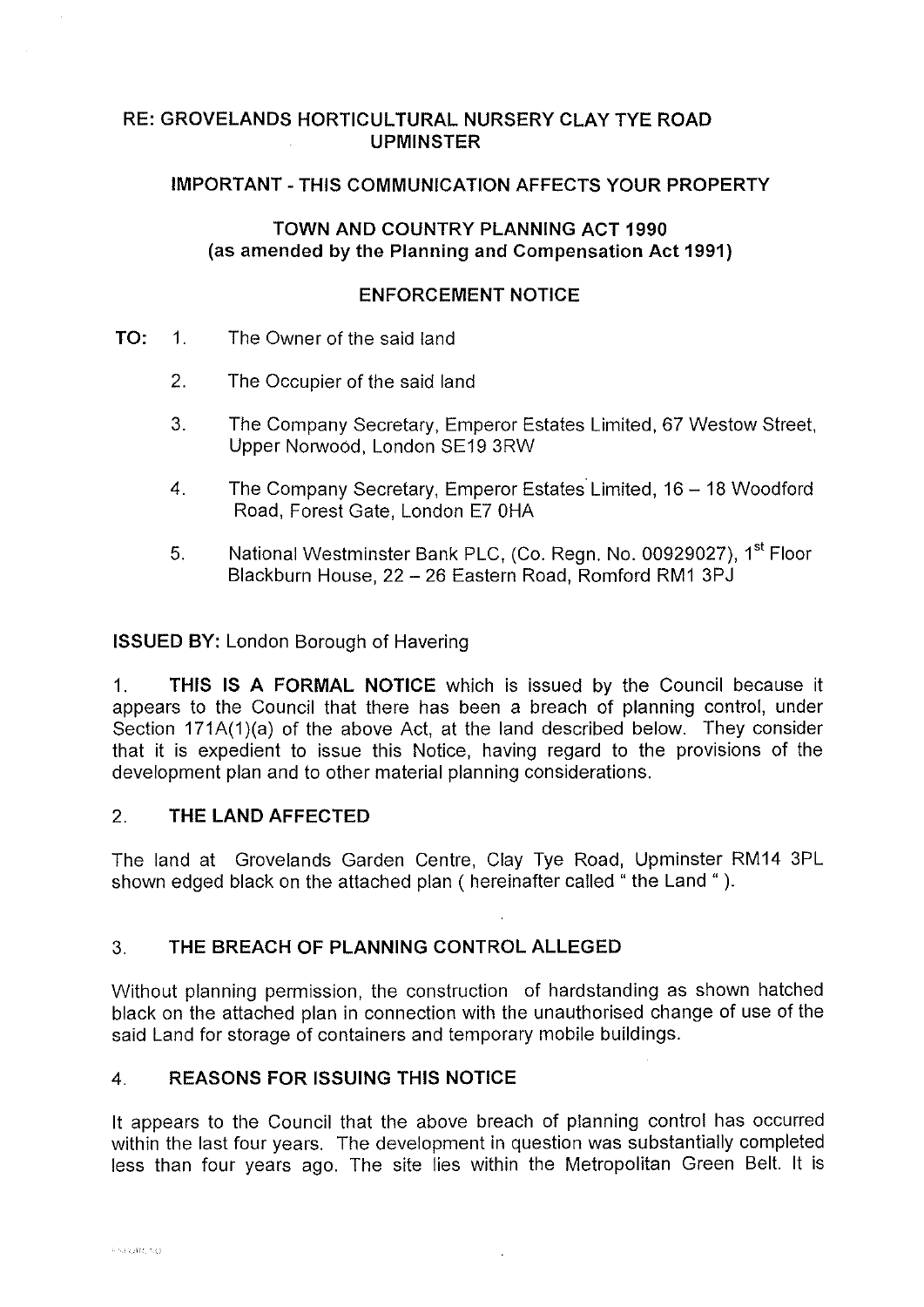contrary to development plan policies and harmful to the visual amenities of the area.

In making its decision to issue this Notice the Council considered that the hardstanding is inappropriate development causing harm to the openness of the Green Belt and it is contrary to development plan policies. It is contrary to the objectives of Planning Policy Guidance Note 2 : Green Belts, and contrary to Policy DC45 and DC61 of the Local Development Framework. Policy DC45 is consistent with the Government's advice on Green Belts which similarly identifies appropriate uses within the Green Belt. Green Belt policy and guidance confirm that planning permission should only be given if such identified harm is clearly outweighed by very special circumstances . In this case, the hard surfaced area appears to be for the purpose of enabling expansion of the site for commercial purposes which includes the current unlawful uses of the land for the purposes of storage. DC61 is the Council's general environmental policy which seeks to ensure that all development is compatible with its surrounding environment. The hardstanding to accommodate the unlawful uses has a detrimental impact upon views into the site, its openness and thereby the site's contribution to the Green Belt.

### 5. **WHAT YOU ARE REQUIRED TO DO**

(i) Remove the unauthorised hardstanding located in the area shown hatched black on the attached plan

Time for compliance: 3 months from the effective date of this notice.

(ii) Remove the containers from the area shown hatched black on the attached plan

Time for compliance: 3 months from the effective date of this notice

(iii) Remove the temporary mobile buildings from the area shown hatched black on the attached plan

Time for compliance: 3 months from the effective date of this notice

(iv) Remove from the Land all rubbish, rubble, building materials machinery, apparatus, equipment brought onto the land associated with the unauthorised development and resulting from compliance with (i) to (iii) above.

Time for compliance: 3 months from the effective date of this notice.

(v) Restore the Land shown hatched black on the attached plan to its former condition prior to the formation of the hardstanding by reseeding with grass and planting of shrubs

Time for compliance: 6 months from the effective date of this notice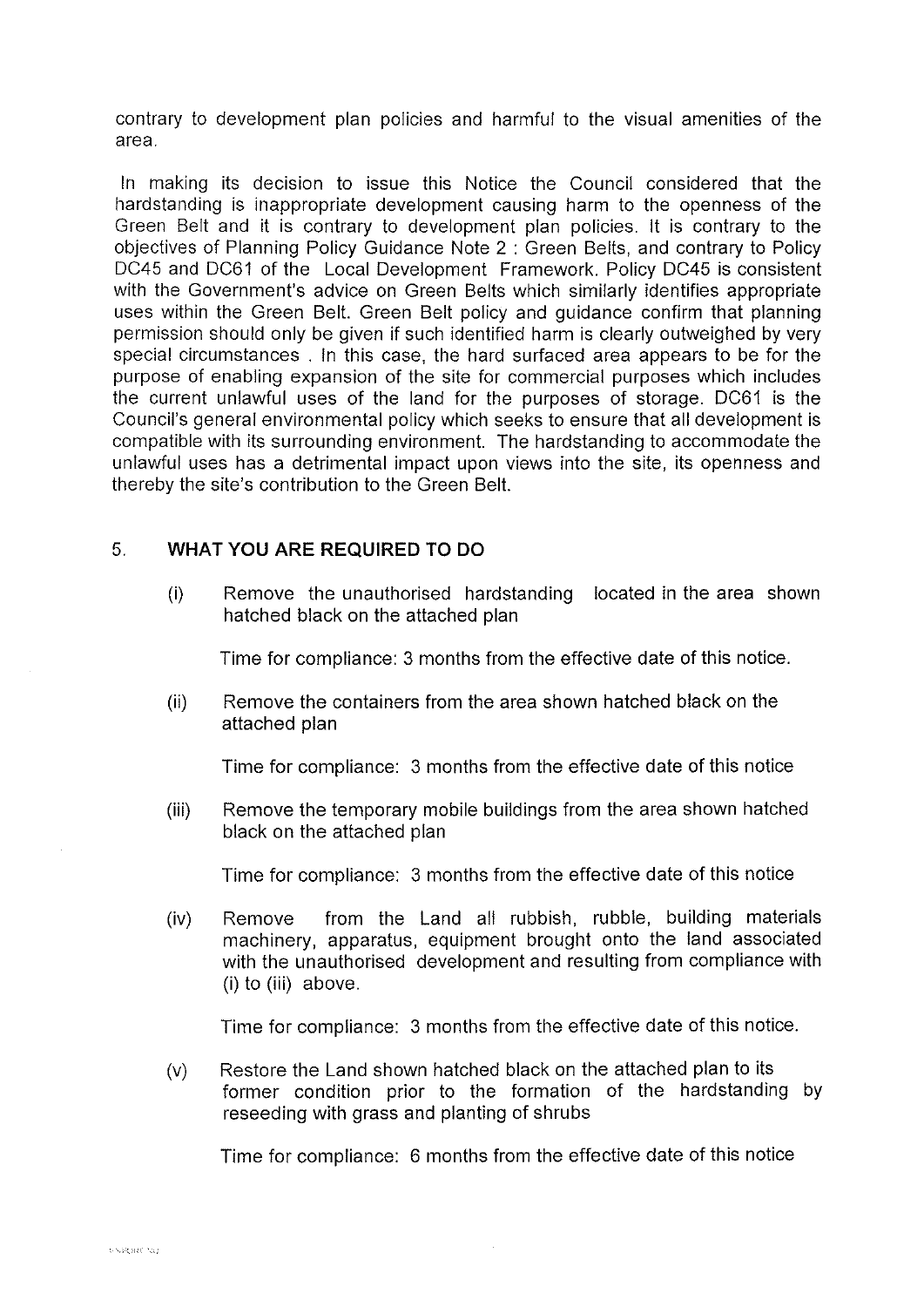#### 6. **WHEN THIS NOTICE TAKES EFFECT**

This Notice takes effect on 15<sup>th</sup> June 2009, unless an appeal is made against it beforehand

Dated: $28'' \sqrt{\frac{\mu}{2}}$ Signed:

Authorised Officer

on behalf of London Borough of Havering Town Hall Main Road Romford RM1 38D

#### **YOUR RIGHT OF APPEAL**

You can appeal against this Enforcement Notice to the Secretary of State by 15<sup>th</sup> June 2009. Further details are given on the information sheet from the Planning Inspectorate which accompanies this Notice. The enclosed booklet "Enforcement Appeals - A guide to procedure" also sets out your rights.

## **WHAT HAPPENS IF YOU DO NOT APPEAL**

If you do not appeal against this Enforcement Notice, it will take effect on  $15<sup>th</sup>$  June 2009 and you must then ensure that the required steps for complying with it, for which you may be held responsible, are taken within the period specified in the Notice.

**FAILURE TO COMPLY WITH AN ENFORCEMENT NOTICE WHICH HAS TAKEN EFFECT CAN RESULT IN PROSECUTION AND/OR REMEDIAL ACTION BY THE COUNCIL.**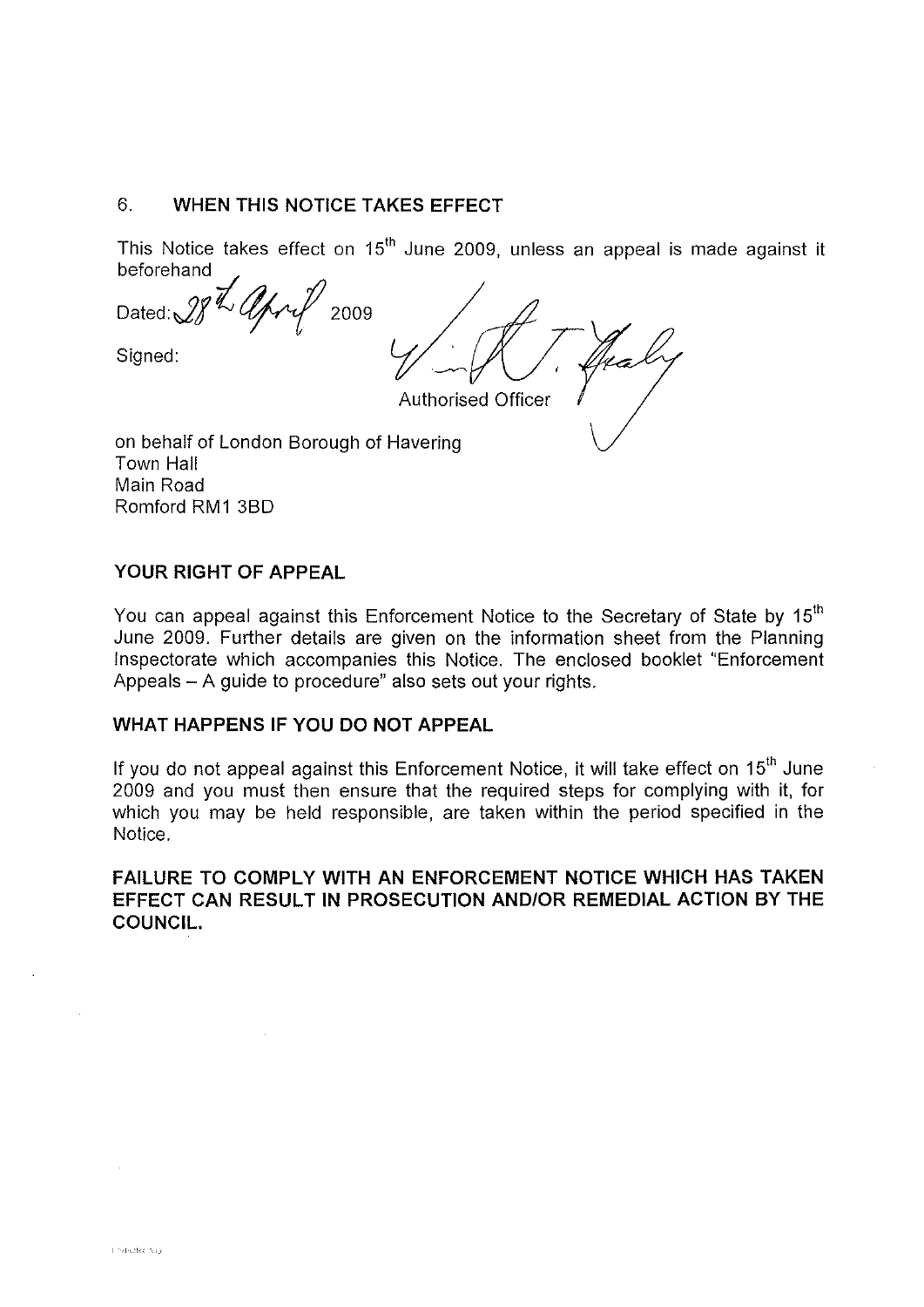# **EXPLANATORY NOTES**

## **STATUTORY PROVISIONS**

A copy of Sections 171A, 171B and 172 to 177 of the Town and Country Planning Act 1990 (as amended) is enclosed with this Notice.

## **YOUR RIGHT OF APPEAL**

Any appeal must be in writing and received, or posted (with the postage paid and properly addressed) in time to be received in the ordinary course of the post, by the Secretary of State before 15<sup>th</sup> June 2009.

If you intend to appeal this Notice you should follow instructions given on the information sheet from the Planning Inspectorate which accompanies this Notice.

#### **GROUNDS OF APPEAL**

Under section 174 of the Town and Country Planning Act 1990 (as amended) you may appeal on one or more of the following grounds :-

- (a) that, in respect of any breach of planning control which may be constituted by the matters stated in the notice, planning permission ought to be granted or, as the case may be, the condition or limitation concerned ought to be discharged;
- (b) that those matters have not occurred;
- (c) that those matters (if they occurred) do not constitute a breach of planning control;
- (d) that, at the date when the notice was issued, no enforcement action could be taken in respect of any breach of planning control which may be constituted by those matters;
- (e) that copies of the enforcement notice were not served as required by section 172;
- (f) that the steps required by the notice to be taken, or the activities required by the notice to cease, exceed what is necessary to remedy any breach of planning control which may be constituted by those matters or, as the case may be, to remedy any injury to amenity which has been caused by any such breach;
- (g) that any period specified in the notice in accordance with section 173(9) falls short of what should reasonably be allowed.

Not all these grounds may be relevant to you.

#### **PLANNING APPLICATION FEE**

Should you wish to appeal on ground (a)  $\frac{1}{2}$  that planning permission should be granted for the unauthorised development - then a fee of  $£ 680.00$  is payable both to the Secretary of State and to the Council, making the total fees payable £1360. If the fees are not paid then that ground of appeal will not be valid.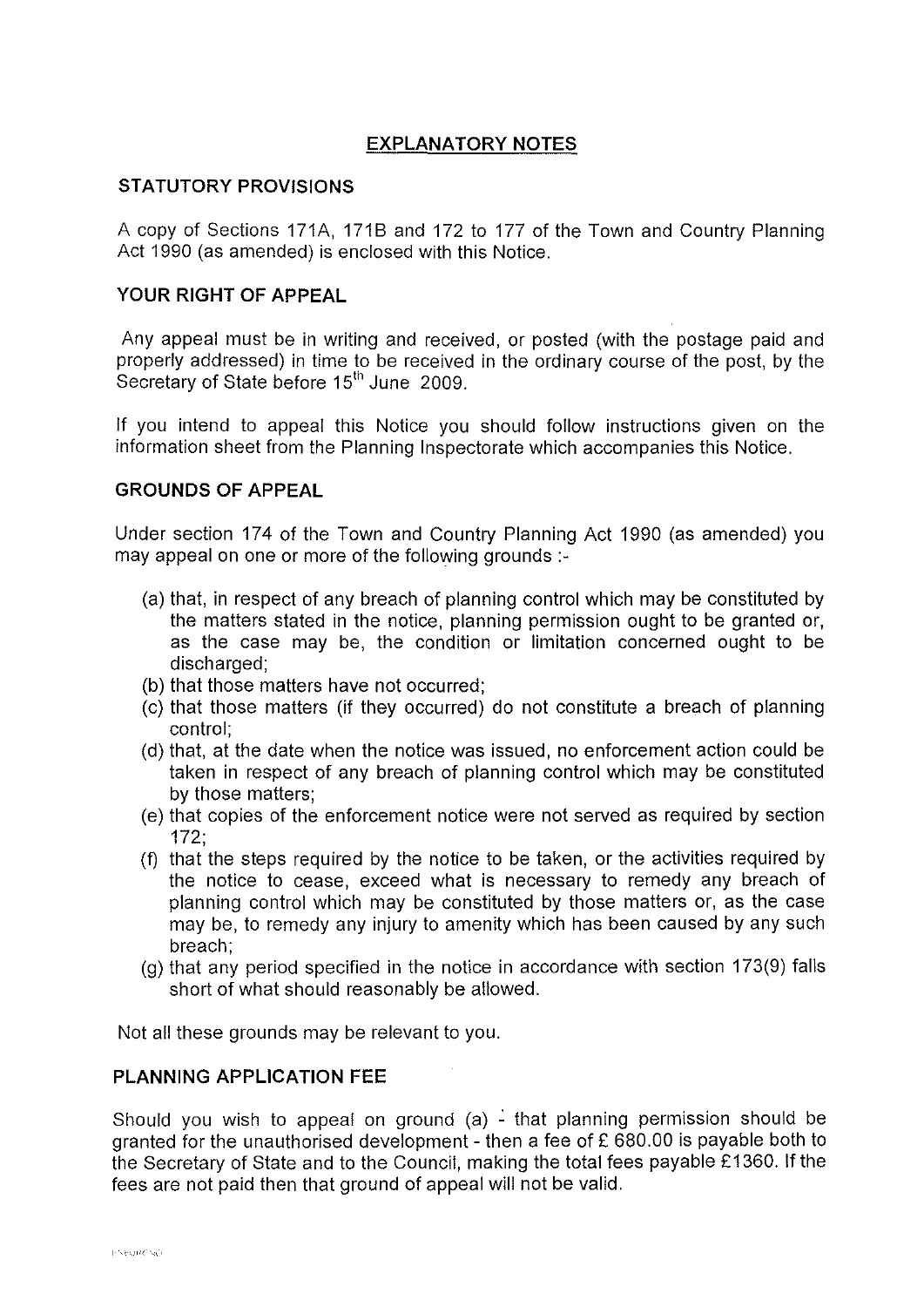## **STATEMENT ON GROUNDS OF APPEAL**

You must submit to the Secretary of State, either when giving notice of appeal or within 14 days from the date on which the Secretary of State sends a notice so requiring , a statement in writing specifying the grounds on which you are appealing against the enforcement notice and stating briefly the facts on which you propose to rely in support of each of those grounds.

# **RECIPIENTS OF THE ENFORCEMENT NOTICE**

The names and addresses of all the persons on whom the Enforcement Notice has been served are:

- 1. The Owner of the said land
- 2. The Occupier of the said land
- 3. The Company Secretary, Emperor Estates Limited, 67 Weslow Street, Upper Norwood, London SE 19 3RW.
- 4. The Company Secretary, Emperor Estates Limited, 16 18 Woodford Road, Foresr Gate, London E7 0HA.
- 5. National Westminster Bank Plc, 1<sup>st</sup> Floor Blackburn House, 22 26 Eastern Road, Romford RM1 3PJ.

 $\ddot{\phantom{a}}$